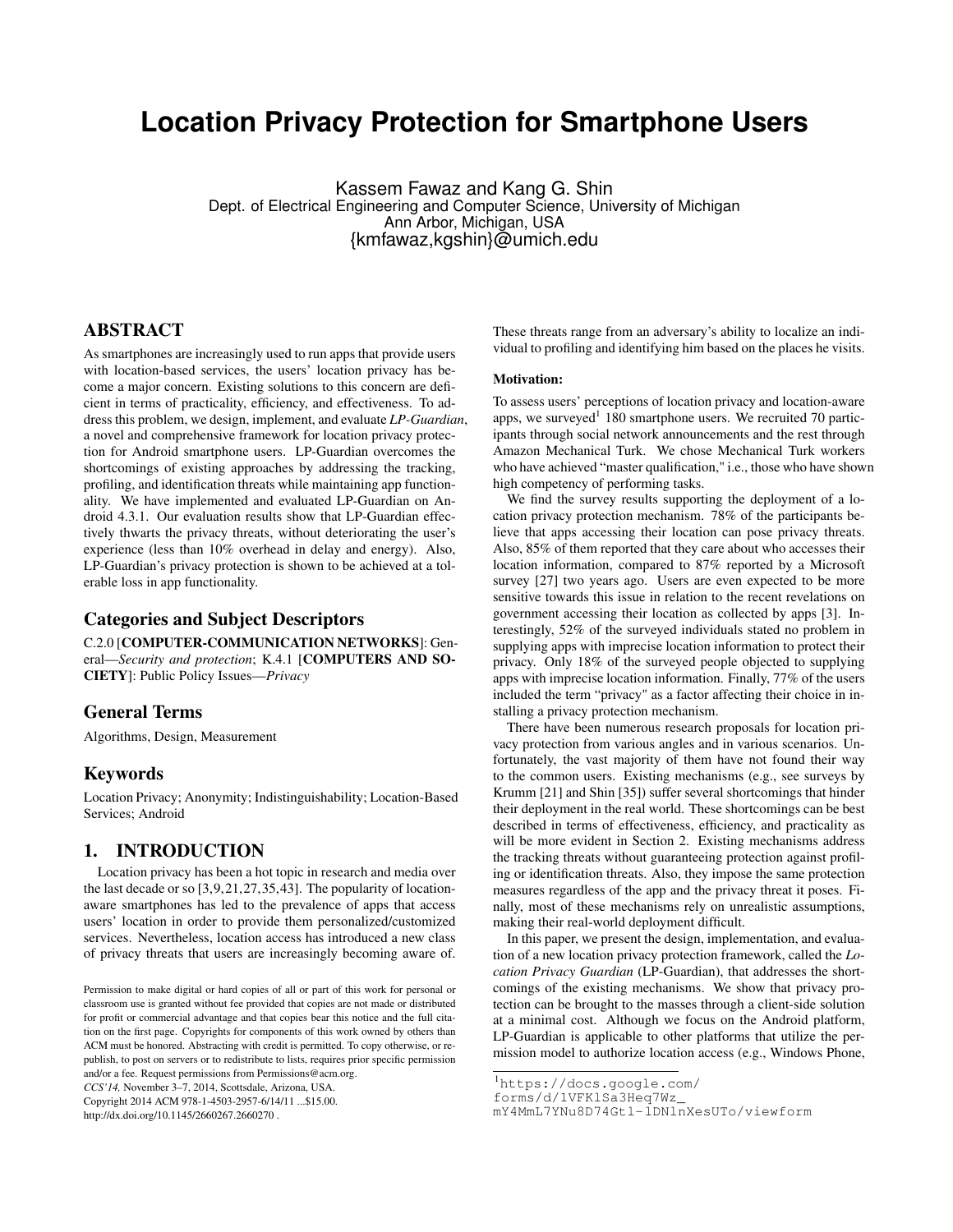BlackBerry OS) as well as those that rely on explicit user authorization for every location access (iOS).

Our design philosophy is based on seven main features as discussed below.

A. The app only accesses location when the user expects it to do so: A user expects the app to access his location only when a location-based functionality is required, e.g., localized-search, place check-in, etc. Most Android apps, however, engage in location acquisition without explicit user authorization/awareness. LP-Guardian addresses this issue by anonymizing location access in the background and enabling the user to choose the appropriate anonymization strategy for foreground location access. Finally, LP-Guardian feeds Advertising and Analytics (A&A) libraries anonymized location samples to prevent tracking through third parties.

B. The app only accesses location with a granularity sufficient to produce the location-based functionality: A majority of Android apps request location with a finer granularity than actually required to deliver necessary service to the user. Our analysis of the top 1150 location-aware apps in Google Play revealed that 68% of them can accommodate coarser location without significant losses in quality of service. As a result, LP-Guardian feeds every app with the location granularity necessary to serve the user. LP-Guardian can thus safely anonymize location for the majority of the apps without hindering their functionality.

C. An anonymous app can't identify the user based on his frequently visited places: As not all apps can afford an anonymized location, feeding them with an accurate location might lead to user identification from frequently visited places (e.g., home and work) [6, 13, 19]. This is applicable even in apps that don't require explicit user identity to function, such as games, search apps, etc. In this paper, we formalize this identification threat and propose a novel mechanism that addresses this threat.

D. A single app alone poses no significant profiling threats based on the collected location information: Some places the user visits are not sensitive to his identity/privacy but might assist in profiling him (e.g., health clinics, religious places, bars, etc.). LP-Guardian relies on the user to learn these places and anonymize the location, if needed, by applying the mechanism of Andrés *et al.* [2].

E. An app can't track the user all the time even when tracking is required to perform functionality: Some apps might require constant monitoring of the user's location, such as fitness or speed-monitoring apps. The absolute location matters less than relative mobility. LP-Guardian reacts by replacing the real location samples with dummy ones that belong to a synthetic route. This route preserves the actual route properties (mainly speed) and does not reveal the actual user's location to thwart tracking.

F. Privacy protection fits within the existing mobile ecosystem: We implemented LP-Guardian in the Android core platform by instrumenting the Location object. Our implementation can be easily incorporated in custom ROM or even in a rooted device through the Xposed framework [33]. Moreover, it neither requires modification of the apps nor it relies on additional entities. Most importantly, it is app-aware as it applies different anonymization strategies independently for different apps.

G. Privacy protection comes at a minimal cost in usability and app functionality: Anonymization naturally comes at a cost in terms of usability, delay, energy, and loss of app functionality. LP-Guardian minimizes the interaction with the user and makes the anonymization decisions on his behalf. It also incurs minimal delay and energy overhead (less than 10%). Finally, LP-Guardian minimizes the instances of anonymization to preserve app functionality (more than 60% of the sessions are not anonymized). According

to a user study that we performed, such loss of app functionality is tolerable as it comes in places where users don't usually require location-based functionality. This is the first time that a location privacy protection mechanism is evaluated on real-world app usage data.

#### Contributions:

This paper makes the following main contributions: LP-Guardian

- 1. provides privacy protection on a per-app basis; the protection level is proportionate to the threat posed and location granularity requirements of the app;
- 2. packs a novel mechanism to prevent identification by leveraging the notion of indistinguishability; and
- 3. is practical to deploy and use as it achieves protection for each app independently without modifying the apps and with minimum user interaction.

#### Organization:

The paper is organized as follows. Section 3 defines the threat model, while Section 2 reviews the related work. Section 4 gives an overview and then details the design of the components of LP-Guardian. Section 5 details the architecture of LP-Guardian, while Section 6 describes its implementation. We evaluate LP-Guardian in Section 7 and make concluding remarks and discuss future work in Section 8.

# 2. RELATED WORK

Approaches addressing location privacy fall into two categories: theoretical and practical.

#### *Theoretical Approaches*

These are the approaches that have been evaluated on traces, but were neither implemented on mobile platforms nor tested with actual apps. Most of these mechanisms address the tracking threat [20, 23–25, 36, 37, 42] in that they hide the user's raw location while still revealing the high-level features of the user's mobility [43], thus becoming not or less effective. These mobility patterns could eventually lead to user profiling and even identification. LP-Guardian protects user's privacy at three levels: *tracking*, *profiling*, and *identification* as will be evident later.

Moreover, some of these mechanisms hinge on unrealistic assumptions, such as trusted infrastructure to provide the privacy protection [12,25], requiring a set of users of the same app at the same time and same place (e.g., mixzones [11,29]), or focusing on a subset of location accessing apps [32].

#### *Practical Approaches*

Researchers have also proposed more practical approaches that fit within the existing mobile platforms. MockDroid [5] provides users with OS-based controls to disable access to certain resources in Android, including location. The app will never receive location updates. This is a solution that provides full privacy but zero utility. Similarly, Micinski *et al.* [26] coarsen the location supplied to the apps without considering the threat level or the location granularity required by the app. Last but not least, PlaceMask [31] allows users to supply fake locations for apps rendering it unusable. LP-Guardian has the advantage of balancing between privacy requirements, usability, and quality of service.

Other proposed systems require changes to the existing mobile ecosystem to provide the privacy guarantees. Koi [16] relies on a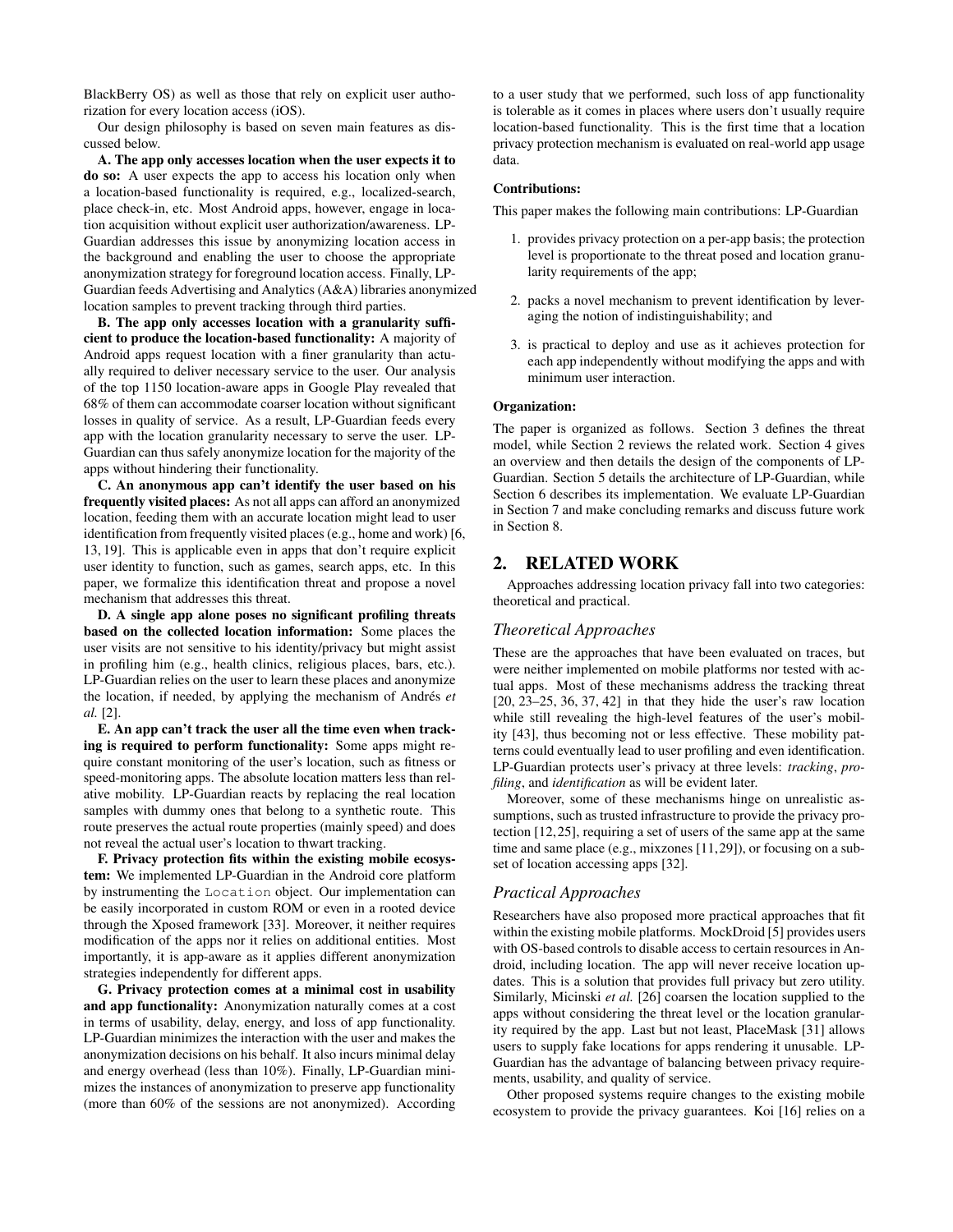cloud-based service to achieve location privacy protection. It also requires developers to use a different API for location access that is based on a location matching criterion, rather than the raw location. Similarly, Caché [1] requires developers to change the way they access location in the apps. LP-Guardian requires no modification to the existing apps or infrastructure (it is a completely device-based solution), facilitating its deployment.

Finally, several researchers have studied the problem of private information leakage in mobile devices. For example, TaintDroid [10] tracks the information propagation in mobile devices and detects whether private information (including location) has been leaked. LP-Guardian is complementary to such approaches; it controls what location information the app gets access to, while taint tracking reveals how the apps are managing the accessed location information.

# 3. THREAT MODEL

We assume an honest-but-curious and passive adversary who is interested in inferring more information about the user from collected location information. Apps constitute the only mechanism by which the adversary can access the user's location through the available location APIs. The adversary won't attempt to hack into the system or circumvent any privacy controls. We view the security challenges as orthogonal to our work. Our objective is not to implement a solution that prevents a determined adversary from overriding the operating system's controls. The existence of such a solution will further strengthen LP-Guardian.

The adversary will collect user's location as part of the app's operation. The collected location information will enable the adversary to pose the following three types of threats:

- *Tracking Threat*: the adversary might receive continuous location updates that enable him to locate the user in real time. The adversary might also be able to identify the user's mobility patterns (frequently traveled routes) and predict his future location with high accuracy by leveraging the typical consistency of people's mobility patterns [18].
- *Identification Threat*: Even if the adversary sporadically accesses user's location, he might still be able to isolate the user's frequently visited locations, such as home and work. The adversary can use these places as quasi-identifiers to reveal the user's identity from anonymous location traces [13, 19].
- *Profiling Threat*: The user's mobility trace might not include places that would reveal his identity, but places that the adversary can use to profile him. Examples include some health clinics, places with religious significance, etc.

We treat all apps belonging to the same developer or having the same signature as one sink of location information. We choose to trust the underlying operating system, since no practical solution can be implemented without such a trust. The user also trusts his own device, including the underlying OS, to manage and store all his personal information.

# 4. DESIGN

# 4.1 High-Level Overview

Before delving into the inner-workings of LP-Guardian, we present a high-level overview as shown in Fig. 1. This diagram highlights the main operations performed whenever a new location sample is to be delivered to an app (Section 6.1).



#### Figure 1: The decision diagram highlighting LP-Guardian's main operations when an app receives a new location update

LP-Guardian first determines if an A&A library or the core app is receiving the location update (Section 4.4). If the A&A library receives the location update, then the location is automatically coarsened to the city-level. If the app is running in the background, the location is also coarsened to the city-level (Section 4.3). We base this design decision on our analysis of the location-accessing apps. The analysis revealed that only 3% of the apps access user's location while running in the background. Thus, location coarsening in the background has little effect on the functionality of most apps. If the core app, while running in the foreground or perceptible states, is receiving the location update, we rely on the user's preference. The location can be released without modification, completely blocked, or anonymized. In the case of anonymization, there are three available options as follows.

- 1. The app can accommodate coarsening without loss of service (weather apps), in which case the location is automatically coarsened to the city-level (the location is replaced by a pair of coordinates representing the center of the city).
- 2. The app is monitoring the user's mobility (fitness app), where LP-Guardian feeds the app a synthetic route that preserves some features of the user's actual route (Section 4.7).
- 3. The app requires location with high granularity (e.g., geosearch app). LP-Guardian applies a novel mechanism to control release of the location to prevent any possible identification (Section 4.5).

If the location is safe to be released, LP-Guardian consults with the user to check if he is comfortable with release of the location. If the user isn't comfortable, the location is obfuscated (noise added) to hide the visited place (Section 4.6), else the location is released as is. On the other hand, if LP-Guardian decides that it is not safe to release the location, it replaces the real location with a fake location as described in Section 4.5. Finally, LP-Guardian minimizes user interaction as much as possible, in order not to hinder the user experience. At the same time, it keeps the user in the loop by informing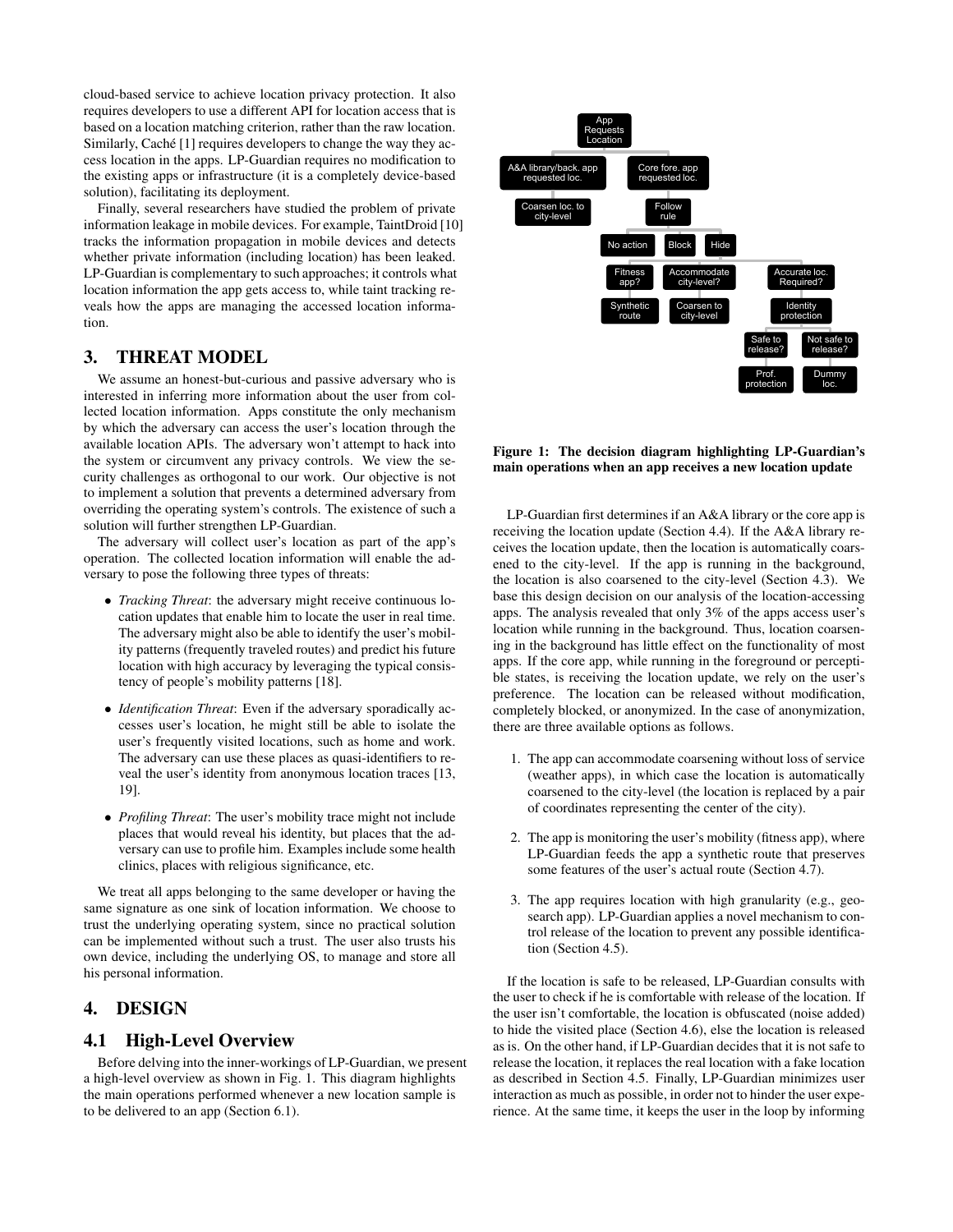him of the anonymization process and asking for his feedback only when needed (Section 6.2).

In what follows, we elaborate on the main design decisions that address the various location privacy threats.

## 4.2 Location Sources

The location APIs are not the only way by which apps can access location information. Scanning the nearby WiFi access points (APs) and cellular towers might help locate the user. Skyhook, for example, is an online service that maps the signature of nearby APs to location coordinates. Such location can be fairly accurate (<30 m accuracy). Google localization service relies on a similar concept to provide network-based location samples. LP-Guardian addresses this issue by preventing apps from scanning nearby APs to limit the apps' location access to Android's location APIs.

## 4.3 Foreground vs. Background

In Android, an app can assume multiple states depending on its execution status. Android recognizes four app states, three of which are important to us: running in the foreground, background, and perceptible to the user. A foreground app is the one that occupies the screen and the user can interact with. When the user exits the app, Android caches it for faster re-execution and is thus moved to the background. An app can also run persistently and show the user a notification indicating that it is perceptible. For example, apps like Google Now run persistently as a service and are not considered background apps.

Because of elongated periods of location access, tracking threats are more pronounced in apps accessing location in the background or when running as a persistent service. We handle the former case of background location access by coarsening the location to the city-level. That way, the app will still receive relevant location updates, but won't be able to pose any viable location privacy threats. We will also specify how we handle location access in the foreground and as a persistent service.

## 4.4 A&A Libraries

Most free apps pack A&A libraries to generate revenue by displaying targeted ads to the user running the app. Hence, the apps need to feed these libraries some information about the user, including location [38]. As the number of A&A libraries is limited as compared to the number of apps, an A&A library is most certainly to be packed in multiple apps.

Instead of looking at apps as independent sources of the user's location trace, A&A libraries can aggregate location traces from multiple apps. This implies that the location privacy threats posed by these libraries is more critical. However, apps can thus easily accommodate feeding these libraries with coarsened location samples to the city-level. These libraries will still receive relevant location information to display ads to users, but won't be able to pose any viable tracking/identification/profiling threats.

Theoretically, it is plausible to coarsen location for A&A libraries, but the challenge is how to separate between location requests coming from the A&A library and those coming from the core app. To deal with this challenge, we studied more than 100 A&A libraries in Android. We collected these libraries from the top 1100 apps in Google Play and from different literature sources [7, 15, 30, 38]. It turns out that 98% of these libraries access location information from their code space through two mechanisms: the app (1) enables location collection, or (2) passes them a location object that they can access. In both cases, the stack trace of every location access request should reveal whether the request is coming from the app or the packed library. Fig. 2 shows an example of



Figure 2: The stack trace for a location request by WebMD app with the analytics library method calls highlighted.

the stack trace of a location access request from WebMD app; it is evident how the request originates from Medialets Analytics.

## 4.5 Identification Protection

As LP-Guardian coarsens location accessed in the background, accurate location access is limited to the foreground. The apps will thus only sample the user's location only when running in the foreground. Foreground sessions are short, sporadic, and occur mostly within the same place. These facts will be shown later in Section 7 based on three datasets that measure app usage patterns. This implies that there is a one-to-one mapping between an app session and a visited location. For these apps, the mobility information can be best viewed in the form of a histogram of visited places. We model the city which the user is visiting as divided into a 2D grid, where every cell refers to a city block. The set of city blocks is  $Bl = \{bl_1, bl_2, bl_3, \ldots\}$ . Every resident has a probability distribution of visiting the blocks in the city as  $p_i = P(b_i)$ ; this probability will be 0 for blocks the user never visits. After a period of app usage, the app records the number of user visits to every block, thus forming the histogram. Each bin in the histogram is the number of times,  $c_{bl_i}$ , the app observes that the user was at the block  $bl_i$ .

Even if the location information is anonymous, an adversary can map the user's histogram to the user's identity given the background information at the adversary's side. This is what is widely referred to as the *identification* or *inference* attack in literature [6, 19]. In what follows, we provide the first formal treatment of this attack. We assume that the adversary has access to background information in the form of a mapping between a set of individuals' identities and the probability distribution of visiting each block in the city. The adversary aims to match the anonymous mobility histogram from the app to one of the individuals in his database.

Specifically, the adversary is interested in the probability of the histogram belonging to any of the individuals,  $x$ , in his database,  $P(h_{app}|x)$ . If the app records N user sessions,  $P(h_{app}|x)$  is the probability of observing the individual x being at each  $bl_i$  for  $c_{bl_i}$ times out of a total of  $N$  observations, where this individual has a probability  $p_i$  of visiting block  $bl_i$ . As a result, the probability distribution of the histogram follows the multinomial distribution, assuming that different app sessions are independent, and is given as:

$$
P(h_{app}|x) = \frac{N!}{\prod_{i=1}^{B_l} c_{bli}!} \prod_{i=1}^{B_l} p_i^{c_{bli}}.
$$
 (1)

This model holds when  $c_{bli} = 0$  as  $c_{bli}! = 1$  and  $p_i^{c_{bli}} = 1$ .

If the app can't accommodate coarsened location (e.g., geo-search app), then LP-Guardian releases the user's location as long as the user's histogram can't be mapped to his identity. In other words, the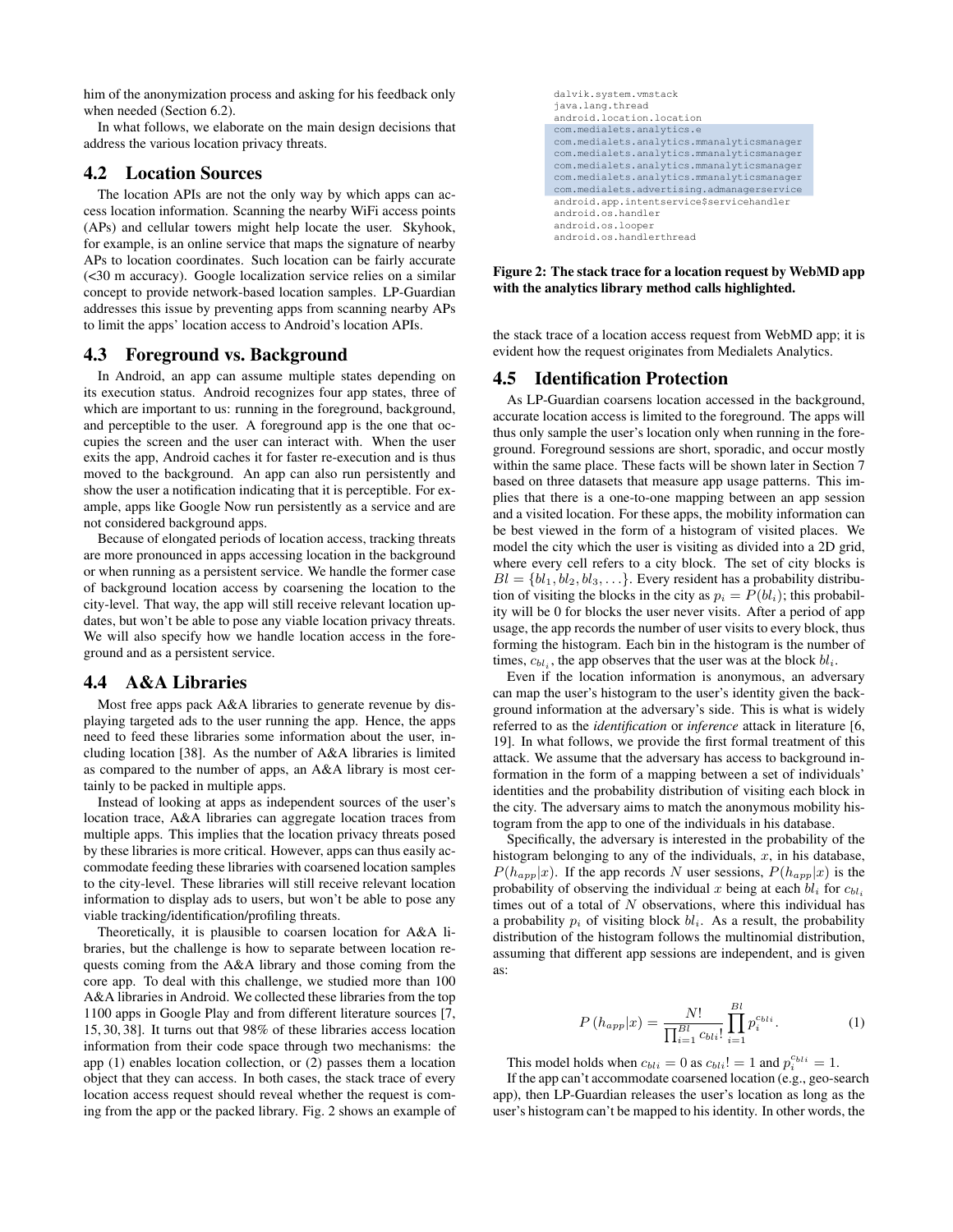probability of the histogram originating from the real user should be close to the probability of the histogram originating from another individual within the same city. We define the "closeness" of probability distributions in terms of Eq. 2 which is similar to the  $\delta$ disclosure criterion [8]. For two individuals  $x$  and  $y$ , the histogram maps to both individuals with a close probability:

$$
e^{-\epsilon} \le \frac{P(h_{app}|x)}{P(h_{app}|y)} \le e^{\epsilon}.\tag{2}
$$

Plugging the probability expression of Eq. 1 into Eq. 2 we get for two individuals  $x$  and  $y$ :

$$
e^{-\epsilon} \le \frac{\prod_{i=1}^{|B|} (P(b l_i | x))^{c_{bl_i}}}{\prod_{i=1}^{|B|} (P(b l_i | y))^{c_{bl_i}}} \le e^{\epsilon}.
$$
 (3)

For the rest of this paper, we assume  $\epsilon = 0.5$ . The user's histogram must obey the property of Eq. 3 to satisfy the privacy criterion. As LP-Guardian operates solely on the client side, it has no information about other individuals in the city, and thus can't fill in the probabilities for other potential individuals. Alternatively, we consider a criterion that other individual must satisfy in the form of a minimum probability of visiting the blocks that the user visits. So, we replace the  $P(bl_i|y)$  values in Eq. 3 with a value of  $p_{min}$ . Now, the privacy criterion states:

#### The user is indistinguishable within a theoretical set of individuals who have a minimum probability of  $p_{min}$  of visiting the places in the user's histogram.

The value of  $p_{min}$  thus controls the level of the user's privacy; the higher  $p_{min}$  the lower the privacy guarantee, as less people will visit the same places as the user with high probability. On the other hand, a lower value of  $p_{min}$  will indicate a stricter privacy guarantee as the user will be potentially indistinguishable within a larger set of individuals. We rearrange Eq. 3, after applying the logarithm, to satisfy the following inequality:

$$
-\epsilon \leq \sum_{i=1}^{Bl} c_{bl_i} \left( \ln \left( P(bl_i | x) \right) - \ln \left( p_{min} \right) \right) \leq \epsilon.
$$
 (4)

This inequality provides a test for releasing the location from a session or not. For every new app session, the expression of Eq. 4 is evaluated given the past released histogram, the user's mobility model, and the value of  $p_{min}$ . If the summation value in Eq. 4 exceeds  $\epsilon$  or falls below  $-\epsilon$ , then the location can be released; otherwise, a dummy location within the city is released. Eq. 4 provides an important insight on locations the user visits. If we view  $\epsilon$  as a privacy budget, places that users frequently visit will exhaust part of the budget. On the other hand, if the user visits a place with a probability lower than  $p_{min}$ , this will increase the available privacy budget. The released dummy location is one that the user visits with a very low probability which helps increase the available privacy budget.

So far we have assumed the protection mechanism is blind of background information regarding other users. The availability of such information, however, can assist in improving the trade-off between app functionality and privacy. Our idea is based on hiding the user among a theoretical set of people who have to satisfy a minimum probability constraint of the visiting the places that the user visit. If we know that an actual set of people satisfy a more relaxed constraint, then we can achieve the same privacy level with much improved usability.

Our mechanism relies on the census data that specifies the population in every city block [39]. It identifies the user's home location as the most fequently visited place during night time. It then assigns the home block location a value of  $p_{min}$  consistent with the population in the same block. If the number of block residents is above 500, we automatically assign  $p_{min}$  for the home location the same value of the user's probability of visiting the home location. The privacy criteria then transforms to the subset of the home block residents who have a minimum probability of  $p_{min}$  of visiting the other user places of interest. In that sense, the user enjoys a natural protection level resulting from the fact that he lives in a crowded place. Our mechanism can be relaxed more in releasing the home location. This insures protection against the identification threat; the user will still have the option of hiding his location (or any other location) as will be evident later.

If a user lives in a sparsely populated area, then he naturally suffers lower privacy guarantees. LP-Guardian reacts by assigning very low  $p_{min}$  values for these users, meaning they won't be able to release locations from frequently visited places (e.g., home or work) for apps that require location with high precision (e.g., Yelp). Nevertheless, one could also argue that people who live in sparsely populated areas have a lower need for location-based services at home or work as they will tend to be more familiar with the area.

#### 4.6 Profiling Protection

A user could be profiled based on the places that he visits, albeit at a low frequency. A user might not be willing to reveal that he is visiting a particular church, a health clinic, a certain bar, or some hotel. Revealing these places might enable an entity with access to the user's location to profile him. LP-Guardian addresses these threats by putting the user in control, as he is the best judge of determining the places which profile him. Each time the user invokes an app from a new place, the user has to decide whether he is willing to hide the place he is currently visiting (more details in Section 6). If the user opts to hide his place, we leverage the solution of Andrés *et al.* [2] to anonymize his location.

This approach is well-suited for sporadic location access. It adds noise drawn from a polar Laplacian distribution to make the reported location provably indistinguishable from the actual location within a given radius. Given the user's actual location as a pair  $\langle x, y \rangle$  and an anoymization radius r, the added noise can be computed in terms of a pair  $\langle rad, \theta \rangle$  as follows [2]:

- Draw  $\theta$  from the uniform distribution  $[0, 2\pi)$ ;
- Draw p from the uniform distribution [0, 1], and set  $rad =$  $-\frac{r}{l}(W_{-1}(\frac{r(p-1)}{l})+1)$ , where  $W_{-1}$  is the -1 branch of the Lambert  $W$  function and  $l$  is a privacy level typically chosen close to 1.

The new location is just a translation of the original location by rad and  $\theta$ . The noise level, r, determines the underlying privacy – utility trade-off. In LP-Guardian, we rely on a noise value of 200m; the user's actual location is hidden among location within a range of 200m. Still, the location will be of some utility to maintain some app functionality. As long as the user is visiting the same place, the anonymized location reported to the app is kept the same to prevent any additional leakage of information.

Finally, the user's IP address might reveal the place he is visiting, especially if he accesses the Internet from a public hotspot [40]. Although not included as part of LP-Guardian, TOR (Android app is available on Google Play) could be used to anonymize the user's IP address and protect his location effectively.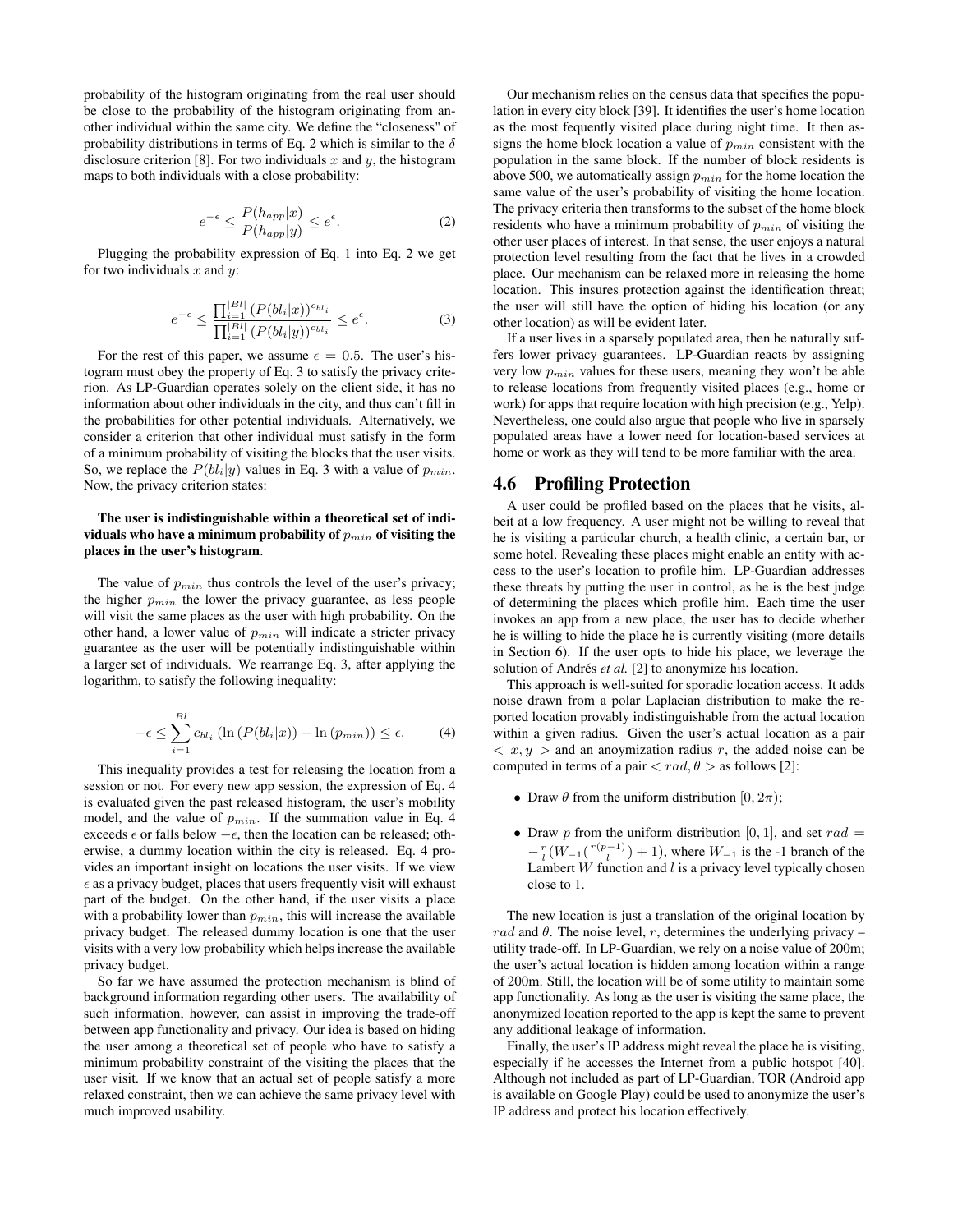

Figure 3: LP-Guardian's architecture and interactions of its components

# 4.7 Synthetic Route

Fitness apps track the exercising activity of the users. They provide the user with feedback on the path and distance covered during an exercise session. These apps monitor the user's location in the background for elongated periods of time and with high location precision, thus posing a tracking threat. We approach this type of apps by separating between the two objectives: distance/speed and path of the exercise. Instead of crudely anonymizing location which will render these apps useless, we sacrifice the second objective to provide privacy while maintaining the first.

LP-Guardian anonymizes the location for these apps by keeping the distance the user covered the same while modifying the actual route. It essentially feeds the fitness app a synthetic route that has the same length of the actual route. Whenever a new fitness tracking session starts (such an app is running as persistent service and location update rate is high), LP-Guardian feeds the app with a random location within the current city. Then, as the app receives new location updates, LP-Guardian reacts by calculating the distance covered since the last update, and calculates a new location sample based on this distance and the last reported location.

# 4.8 Navigation Apps

Navigation apps are the most challenging. They require elongated location access periods with high precision. The current version of LP-Guardian doesn't handle this case, but we provide some remedies that balance usability and privacy in navigation apps. Offline navigation (e.g., Garmin, Google Maps) can handle part of the problem by preventing the app from sharing the user's location in real time. However, there are no guarantees against an app leaking this information when it comes online. A possible remedy is to run the navigation app in a "private mode", where it's disbarred from connecting to the Internet, and the stored data is wiped after the session ends. The downside is that the app will be deprived of access to the real-time traffic information that is useful for navigation.

# 5. ARCHITECTURE

Fig. 3 shows the block diagram that implements LP-Guardian. Described below are the main components of LP-Guardian and their interactions.

#### *Location Interceptor*

The location interceptor, as its name implies, is responsible for diverting the app's control flow to our service in the event of a location access. This module blocks the app, extracts the newly acquired/created location, and sends it (along with the app's package name) to our service for further processing. It is also responsible

for delivering the anonymized location to the app so that the control flow can be resumed. We describe the implementation of this module in Section 6.1.

#### *Rule Manager*

This module selects the appropriate rule—via interaction with the user—to apply depending on the situation. The rule indicates an appropriate strategy for the location anonymizer module to follow. The rule manager module takes as input the app, location sample, app state (foreground or background), and whether this is a new or ongoing session from the session acquisition module. A foreground/background session is the time period during which the app is continuously executing in the foreground/background. The rule manager also takes input from the place detector module to know which place/city/block the user is currently visiting. This module caches the rule from the database for use in subsequent location accesses of the same session. We define two types of rules as follows.

- *Global Rules*: indicate the protection mechanisms invoked for both the foreground and background states. There is only one global rule per app.
- *Per-place Rules*: control the protection level of individual places the user might be visiting. There is one per-place rule for every app–place combination.

The global rule is always given preference over the per-place rule as it considers the big picture of the user's released location traces. Invoking this rule will determine whether the current location is safe to be released. If it is to be released, the per-place rule is invoked to decide if any further protection is needed.

#### *Place/City Detector*

This module is responsible for identifying the current place the user is visiting and for maintaining the user's mobility model. It performs online processing of the user's real location trace to identify spatio-temporal clusters, in a manner similar to that proposed by Bamis *et al.* [4]. Formally, we define a place as a cluster of locations within a radius of 100m and over a minimum duration of 5 minutes. Whenever the place detector receives a new location sample, it tries to map it to one of the existing places in the database. If the mapping is successful, it updates the total visiting time of that place, else it creates a new place. The mobility model is the set of places the user visited along with the total visiting time of every place. This enables computation of the probability of visiting every place. This module also maps the user's location to the nearest city/block.

#### *Location Anonymizer*

The location anonymization module is the cornerstone of LP-Guardian. It takes as an input the location, the app state (foreground or background), and the rule from the rule manager module, and outputs the anonymized location back to the location interceptor module. The rule dictates the appropriate anonymization strategy to be followed as indicated in Section 4.

# 6. IMPLEMENTATION

## 6.1 Core Implementation

Android provides apps with two mechanisms with which they can access the user's location: the older Location Manager Service and the newer Google Play Services. In both mechanisms, the apps request regular updates by registering a location listener which acts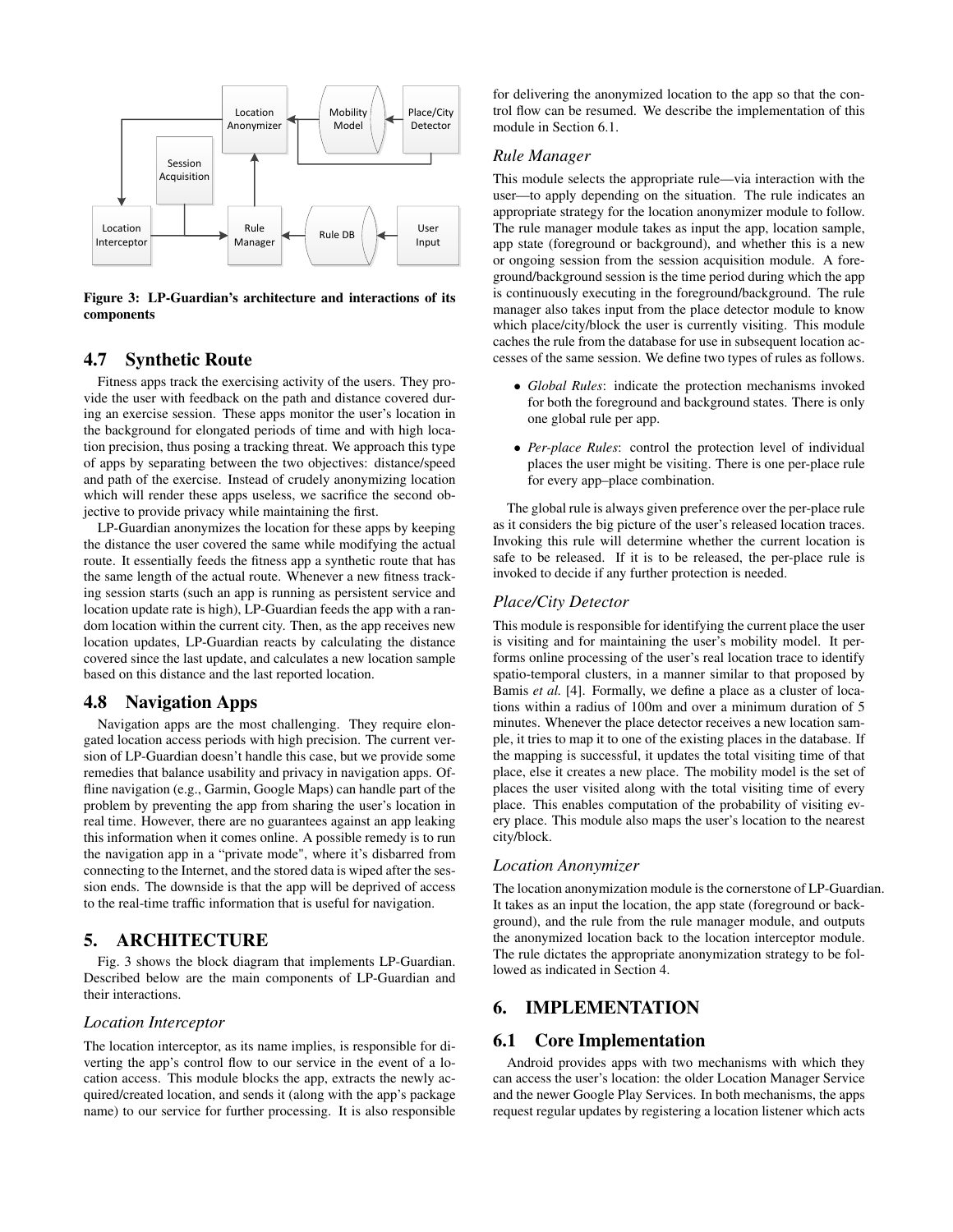

Figure 4: Location access mechanisms in Android (left & middle) and LP-Guardian's deployment within Android (right)

as a callback function (Fig.  $4 - left$ ). Whenever a new location is ready, the callback function is invoked, and the app receives a new location object.

To enforce any kind of location protection mechanism, the location passed to the app has to be modified. Moreover, such a mechanism has to be app-aware so that it may modify the location on a per-app basis. There are two options for modifying the location on a per-app basis. The first involves instrumenting the app's location accessing interfaces and intercepting location updates before they reach the app. While the other option involves instrumenting the platform and changing the location object before reaching the app.

The first option could be implemented with a mechanism similar to Aurasium [41]. Albeit effective, this mechanism requires unpacking, instrumenting, and then repackaging the app. Repackaging the app will change its signature. This will break any future updates to the app, and affect any functionality requiring an authentic app signature. Moreover, the users will have to download the app from a different app store that requires an entity to manage and keep it up-to-date. Instead, we opted to implement a platformbased solution that treats the apps as black boxes and maintains their full functionality.

Android relies on two mechanisms to relay location updates to the apps. So, any platform-based solution has to instrument both mechanisms to intercept and then modify the location object before reaching the app. Nevertheless, Android ships Google Play Services as a closed-source app, and hence, its instrumentation is not straightforward. Fortunately, both mechanisms create a location object prior to propagating it to the app. The location class is included in Android code and can be altered easily (Fig. 4 – middle).

The location object is merely a data holder, but has to be created within the app process space before delivering it to the app. We added a static context field to the location class that is populated when the app is invoked, particularly when a context is created for the app. A context is what enables an app in Android to interact with the OS resources. Enabling the location object with a context enabled us to (1) know what app is currently creating a location object, and (2) communicate with OS or other processes, if needed. We instrumented the location object and pushed the location privacy logic to an independent system app that can be easily updated, if needed. Since the location object has a reference to the app's context, it can communicate with that external service (Fig. 4 – right) whenever a new location object is created.

Anonymization incurs a processing cost. It might be prohibitive subjecting every location update to the anonymization operation, especially in case of very high location update rates. It is unlikely that the user's position will change within a second, even



Figure 5: The displayed prompts to set the global (left) and per-place (right) rules

with speeds up to 100 mph. Consequently, LP-Guardian only communicates with the anonymization service once every 750ms.

## 6.2 User Interface

Our design philosophy is to rely on the user's input as infrequently as possible. LP-Guardian makes decisions on his behalf to control different configuration and anonymization parameters. Nevertheless, there are some situations where the user needs to interact with LP-Guardian to enable three features: bootstrapping, per-place, and per-session controls. Each of these features is elaborated next.

## *6.2.1 Bootstrapping*

Initially, the mechanism is blind and doesn't have enough information to function. The two main missing pieces of information are user mobility data and per-app anonymization rules. As explained earlier, our identification protection mechanism requires mobility data to function. LP-Guardian can't collect mobility data at runtime, as by the time we have this information, other apps will have access to it. At the very first time when the LP-Guardian boots, the user has to set his top  $N$  visited places by tapping on a map (the user still has the option of adding places later through an advanced settings menu). We then set the initial probabilities of visiting these places according to the model proposed by González *et al.* [14]. Specifically, LP-Guardian assigns every place a probability of visit inversely proportional to its rank of visit, then normalizes the probabilities to form a PDF.

The second piece of the bootstrapping includes setting the rule for every app. The first time the app accesses location, LP-Guardian present prompts (Fig.  $5$  – left) the user to set the app's anonymization rule. The user only gets to choose one of two self-explanatory options: "Do nothing" and "Hide Me." When the user chooses the second option, LP-Guardian chooses the appropriate anonymization mechanism depending on the app. It applies city-level coarsening for apps that accommodate such granularity. For the rest of the apps, it chooses identification protection with a default value of  $p_{min} = 0.0005$ . Additionally, LP-Guardian sets the per-place rule for the location the user is currently visiting. We use 0.0005 as the default value, which amounts to spending 30 minutes at a certain place each 40 days. LP-Guardian also has an advanced settings menu that allows the user to set fine-grained  $p_{min}$  for each app.

#### *6.2.2 Per-place/session controls*

The per-place rules control the profiling protection level. As LP-Guardian can't infer places sensitive to the user, it relies on explicit user input to set these rules. Whenever an app attempts to access the user's location from a new place (one the app hasn't seen before), LP-Guardian will prompt the user to ask for his decision (Fig. 5 – right). The user has to choose one of three options: hide the place every time (Section 4.6, reveal this place only during the current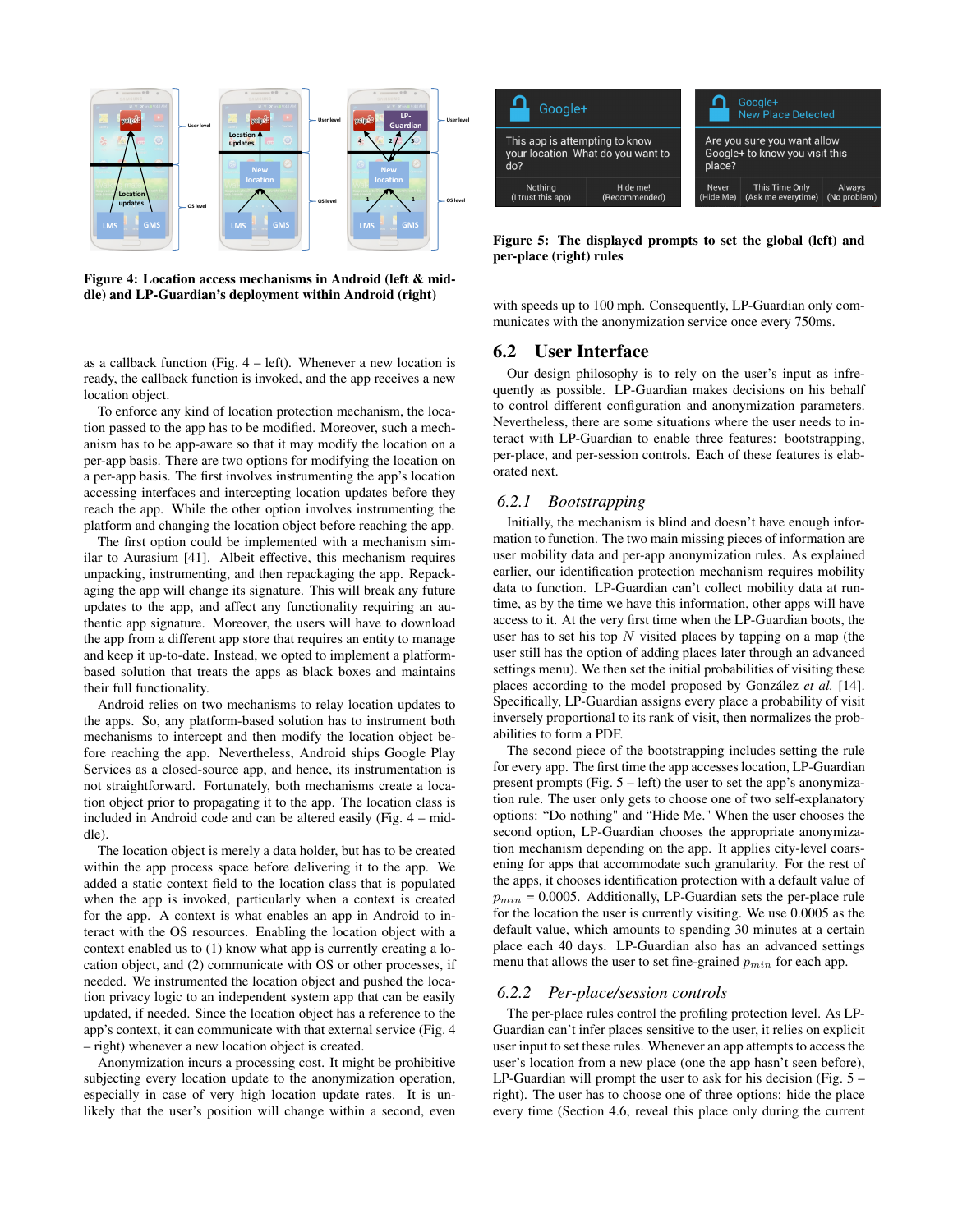

Figure 6: The displayed notifications when anonymization is disabled (left) and enabled (right)

session, and reveal this place always. If the user chooses the second option, LP-Guardian will keep on issuing the prompt from the same place until the user chooses a permanent option (either the first or third option).

Finally, LP-Guardian always ensures that the user is aware of the anonymization if it takes place. Whenever the user is running an app and anonymization takes place, a notification is displayed (Android notifications are placed in the top left corner and are non-intrusive). This notification, shown in Fig. 6, displays the app, a note to the user, and an option to temporarily disable the anonymization during the current session. If the user disables anonymization, the notification will include an option to re-enable location anonymization.

#### *6.2.3 Properties of the prompts*

Authorizing resource access in software has been studied before. Livshits [22] proposed a set of four requirements for valid placement of user prompts that control for resource access (including location) in mobile platforms. They are: safety, frugality, visibility, and non-repetitiveness. To achieve safety, a user prompt must precede every resource access. A prompt is frugal if it is *only* displayed in the event of a resource access. Visibility indicates that a user prompt must only be displayed if the app currently executing in the foreground is attempting to access a resource. Finally, a user prompt is not repetitive if it is never displayed for a resource access when a more critical resource of the same type has already been authorized.

LP-Guardian satisfies the last three constraints by prompting the user only in the event of a location request and while running in the foreground thus satisfying both frugality and visibility. As for nonrepetitiveness, it is already ensured through Android's permission model. If an app is granted fine location permission, it is automatically allowed access for coarse location, but the inverse doesn't hold.

The safety requirement ensures that no location access goes unchecked. Theoretically, this is an optimal requirement to protect the user's privacy. Nevertheless, the users can't be expected to assess the implications of every resource access and thus can't always make informed decisions. Second, protecting every resource access with a user prompt will affect the user experience negatively as the app execution will be interrupted frequently. One option, as implemented in iOS, is to prompt the user at the first time location access with an option to remember the decision. Still, that doesn't appropriately address the two issues. If the user chooses to remember the decision, this will certainly reduce the frequency of the prompts but will not necessarily protect the user's privacy.

LP-Guardian addresses the above two issues by balancing between the frequency of prompts and privacy guarantees. Only the first location access from every newly visited place is preceded by a prompt to allow the user to make a choice. LP-Guardian then makes the subsequent decisions on the behalf of the user. It asks users to make decisions in terms of hiding or revealing places rather than asking them to authorize location accesses. Needless to say,



Figure 7: The delay overhead (left) and battery depletion rate (right) of LP-Guardian for Galaxy Nexus



Figure 8: The delay overhead (left) and battery depletion rate (right) of LP-Guardian for Galaxy S3

users can relate better to places rather than raw location samples. It is worth noting that the frequency of prompting might be high at the beginning. It should, however, decrease after LP-Guardian learns the places the user visits as people tend to exhibit consistency in their mobility.

# 7. EVALUATION

We now evaluate LP-Guardian in terms of performance, privacy guarantees, and usability.

#### 7.1 Performance

First, we validated that LP-Guardian can effectively obfuscate the location delivered to the apps and verified that it doesn't cause the apps to crash. We manually installed, ran, and verified 40 representative location-accessing apps. We then evaluated delay and energy overheads on three devices: Google Galaxy Nexus, Samsung Galaxy S3, and Samsung Galaxy S4 running Android 4.3.1.

To evaluate the delay overhead, we simulated location access through an app that accesses location with a varying frequency. We then measured the delay between the time the location is created and the time the modified location is delivered to the app. The left plots of Figs. 7–9 show the average delay for each of the three devices versus the inter-request interval. Bearing in mind that LP-Guardian temporarily caches location, the delay value increases with the increase of the inter-request interval.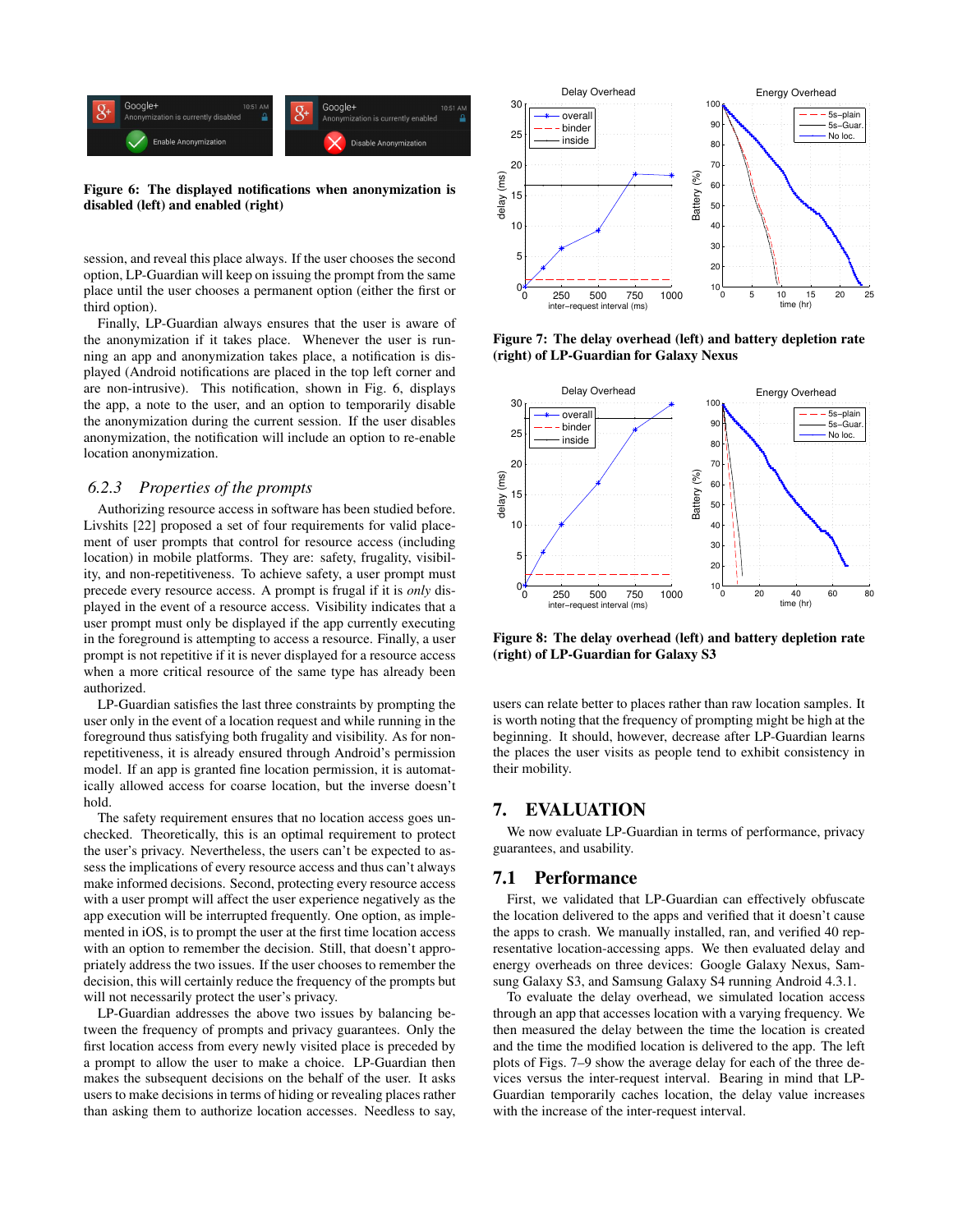

Figure 9: The delay overhead (left) and battery depletion rate (right) of LP-Guardian for Galaxy S4

We also measured the anonymization delay for the worst-case scenario where the anonymization actually takes place (i.e., communication with the anonymization service). The delay was less than 20ms for two devices and less than 30ms for the Galaxy S3 (the curve labeled "inside" in every plot of the delay overhead plots (left plots of Figs. 7–9). LP-Guardian imposes a maximum delay of 30ms every 750ms which shouldn't impact the app usability.

To evaluate the energy overhead, we considered two scenarios: no location access, and a load of location access of one request per 5 seconds. We measured the rate of battery depletion for each scenario with LP-Guardian running and compared it with the rate when the framework is not running. The right plots of Figs. 7–9 show the rate of battery depletion for each of the three devices and for the two loads.

For a location access rate of 1/5 Hz (one request per 5 sec), the battery depletion rate when LP-Guardian is running is very close to the case when it is not. This is evident from the the curves close to the y-axis in the energy overhead plots (the right plots of Figs. 7– 9) for each of the three devices, with an energy overhead less than 10% for the three devices. In the case of no location access, while LP-Guardian was running, the battery lasted more than 24 hours for Galaxy Nexus (Fig. 7 – right) and more than 60 hours for both Samsung Galaxy S3 (Fig. 8 – right) and S4 (Fig. 9 – right). Actually, LP-Guardian doesn't do any processing in the background except for location acquisition to maintain the mobility model. All other processes are invoked in response to a location request by the app.

# 7.2 Privacy

In Section 4, we proposed a set of mechanisms to cope with the identification and tracking threats. In what follows, we evaluate the privacy protection mechanisms and their impact on quality of service.

#### *7.2.1 Datasets*

We evaluated LP-Guardian over three datasets that contain app usage information for 100 users over a period varying between 1 week and 1 year in three different cities. The first dataset includes 25 Android users (running Android 4.0.3 or higher) that we recruited from our institution over the period of 8 months. We collected app sessions and whether the app collected location while running. The second dataset consists of 49 Android users whom we recruited through PhoneLab [28], a smartphone measurement testbed from the State University of New York, Buffalo. We also



Figure 10: The distribution of the released sessions for our dataset

collected app sessions from these users over 4 months. Finally, we relied on the dataset from the LiveLab project from Rice University [34]. They collected app sessions from 30 iPhone users for a period of one year. The subsequent analysis assumes a worst-case scenario of an app accessing location whenever it runs and then sharing it with the service provider.

#### *7.2.2 Identification Protection*

We evaluate the loss in app functionality when LP-Guardian is applied in two scenarios: a conservative privacy requirement of  $p_{min} = 0.0005$ , and more relaxed one of 0.05. In what follows, we report the percentage of sessions in which app functionality is negatively affected. For every scenario, we report the distribution of the percentage loss of sessions for every app–user combination. We report this distribution when the mechanism is applied plainly, when we add dummy queries, and when we add the mobility data from the US census data [39].

Figs. 10–12 show the potential loss in app functionality for each of the three datasets, ours, LiveLab's and PhoneLab's datasets consecutively. We can draw the following conclusions from observing these figures.

- More relaxed privacy constraints will enable releasing more of the user's location (comparing the left and right plots in every figure).
- Adding dummy locations and including the mobility data greatly increases the number of released sessions (comparing the dashed and dotted lines in every plot).
- Users with more diversity in their mobility patterns (visit more places) enjoy naturally higher privacy protection and can thus release more sessions (comparing our and LiveLab's datasets with PhoneLab's).
- The number of unreleased sessions with potential loss in functionality is low. More than 60% of the sessions are released for more than 60% of the users in the more privacy-constraint scenario of  $p_{min} = 0.0005$ .
- Although not shown in the figures, most of the unreleased sessions belong to top visited places (mostly home and work) for each user. These places are more critical to the user's identity.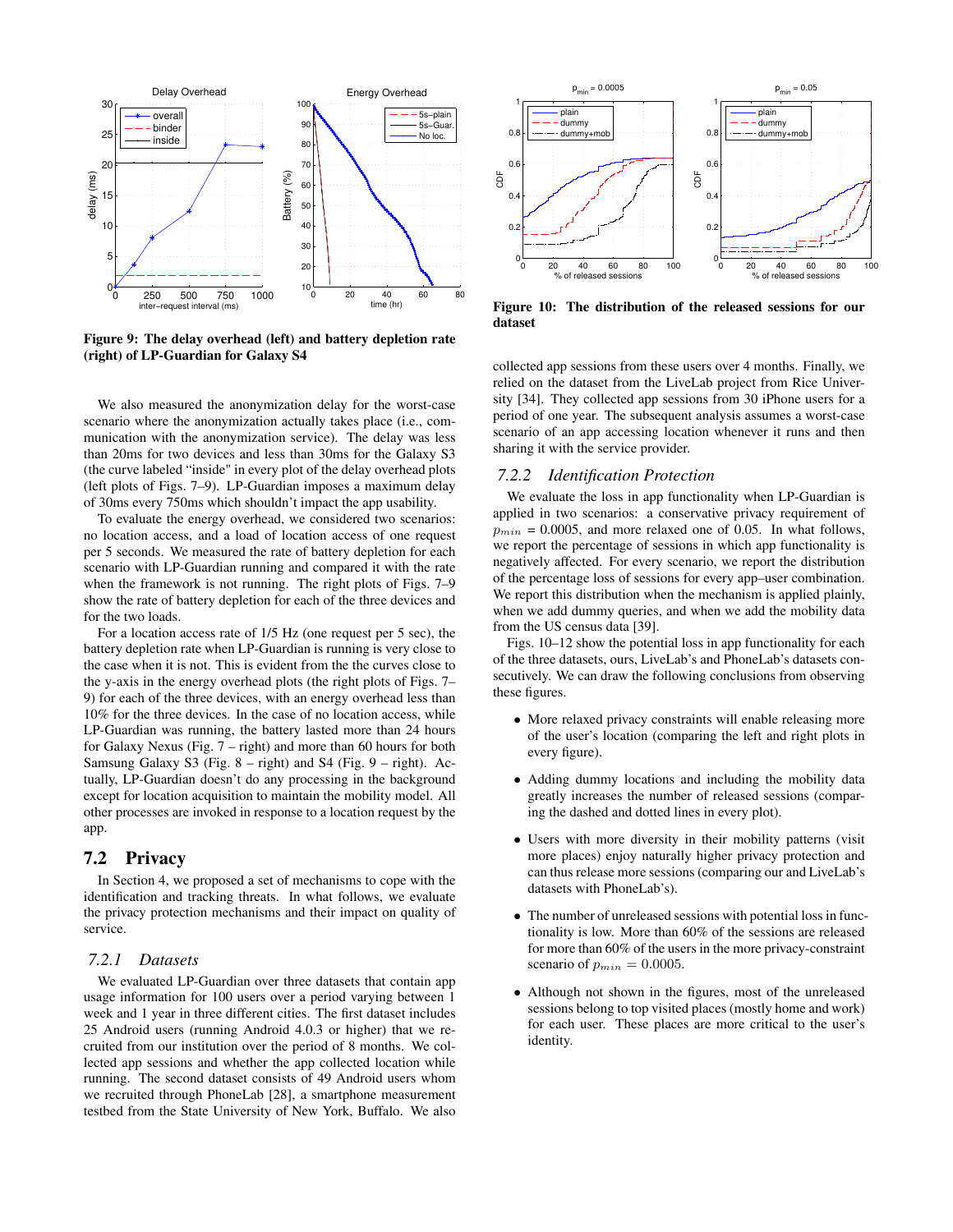

Figure 11: The distribution of the released sessions for Live-Lab's dataset



Figure 12: The distribution of the released sessions for PhoneLab's dataset

#### *7.2.3 Tracking*

As for the tracking threat, our mechanism blocks location access in the background, which leaves tracking limited to foreground sessions that are sporadic (mostly invoked at most once a day), short (average session length less than 5 minutes) and invoked from the same location for more than 98% of the time. Furthermore, our high-level privacy protection schemes hide locations in some sessions that are critical to the user's privacy. However, as noticed above, a considerable number of the sessions will be released. We evaluated the tracking threat each app could pose through the time tracked per day (similar to the time-to-confusion metric [17]). We evaluate the total time (in seconds) per day during which an app receives accurate location updates. We focus only on the case where most of the sessions will be released ( $p_{min} = 0.05$ ) as it constitutes the worst-case scenario in terms of tracking.

Figs. 13–15 show the distribution of the time tracked per day for each of the three datasets (ours, LiveLab, and PhoneLab respectively). In all three plots, the approach with dummy and mobility data (labeled dummy+mob) releases the most of the sessions and thus has the most tracking threat. In all of the cases, 90% of the user–app combinations have tracked time per day of less than 500sec/day; most apps can't track the user for more than 8 minutes a day. It is important to note that most of the foreground sessions happen when the user is stationary, which prevents the adversary from tracking the user while moving. This limits tracking to counting the places that the user visits. LP-Guardian's identification and profiling prevention schemes handle threats resulting from the inference attacks based on the patterns of visited places.



Figure 13: The distribution of the time tracked per day metric for our dataset



Figure 14: The distribution of the time tracked per day metric for LiveLab's dataset

# 7.3 User Study

LP-Guardian achieves theoretical guarantees on privacy with an inevitable loss of quality of service, albeit kept to a minimum. Most of these hidden sessions belong to home and work locations. To assess the user's perception of such loss in app functionality, we asked the participants (same as those of Section 3) whether they could accommodate reduced functionality of their apps from home and work locations for six classes of apps.

- Geo-search (e.g., Yelp): We asked participants (107 have such an app installed) about the level of comfort (scale 1– 5) if they receive inaccurate search results while performing a search from either home or work. The majority of the participants (57%) indicated a comfort level larger than or equal to 3.
- Social networking (e.g., Facebook): We asked the participants (156 have such an app installed) whether they share location while being either at home or work. Most of the participants (62%) answered that they don't, 29% answered that would sometimes invoke this feature from either places. Also, 82% of the participants answered that they have no problem with sharing a city-level location instead of the actual home or work locations. The rest of participants either had no idea (5%), or prefer sharing the actual location (13%).
- Messaging/chatting (e.g., Whatsapp): The participants who reported installing such apps (123) don't normally invoke the location sharing feature from home and work. Only 6% perform such location sharing regularly, and 14% perform it sometimes. Also, most participants (78%) indicated that they have no problem in sharing a city-level location instead of home or work actual locations.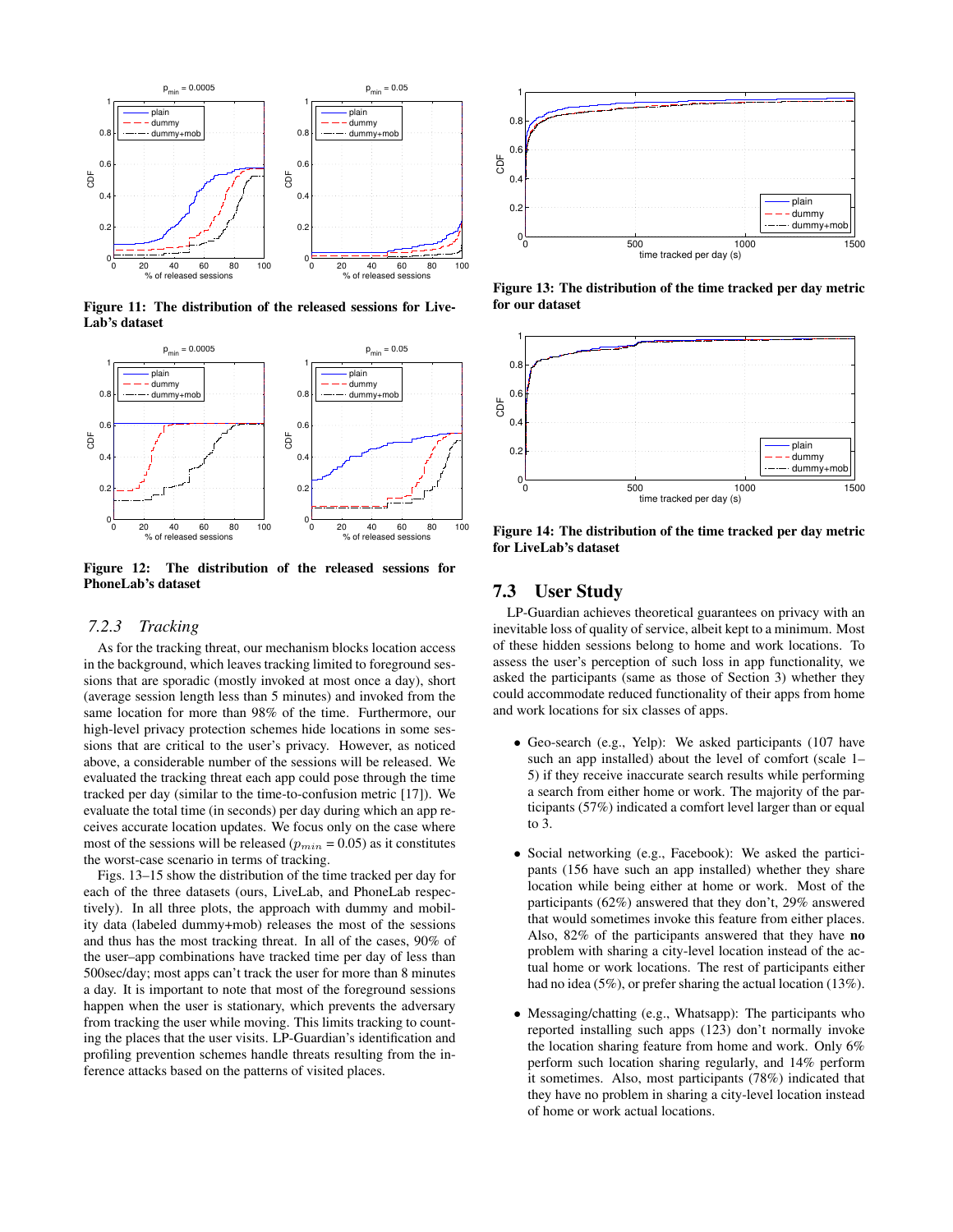

#### Figure 15: The distribution of the time tracked per day metric for PhoneLab's dataset

- Sports/fitness tracking (e.g., Runkeeper): Users rely on these apps to monitor their exercising activity. Thirty participants have reported installing and running a fitness tracking app. Only 6% of the participants care about viewing their actual tracks, while the rest either care more about the distance (36%) or both the distance and viewing the tracks (58%).
- Gaming (e.g., Angry Birds): Most of these apps access location to feed A&A libraries in order to generate revenue. Of the participants who play games on their smartphones (131/180), 88% reported that their gaming experience won't be different despite possible location anonymization.
- Weather (e.g., Weather Bug): More than half the participants reported that weather information won't differ inside the same city, indicating that coarsening location information supplied for weather apps won't hinder their functionality.

It is evident from the survey that users generally won't mind some loss of app functionality at home and work. This is actually expected as users would rely more on location based functionality at unfamiliar places as opposed to places that they live or work at. For example, the user study shows that users would have no problem searching for relatively far places from their home or work locations when utilizing geo-search apps. Also, users seldom share their home or work locations while using social networking or chatting apps. Moreover, users are relatively open to the possibility of loss of quality of service when using sports tracking apps. In summary, LP-Guardian provides users with privacy at a tolerable loss of app functionality.

## 8. CONCLUSION & FUTURE WORK

In this paper, we proposed LP-Guardian, a novel location privacy protection framework for Android smartphone users that is practical, effective, and efficient.

- *Practical*: We fully implemented LP-Guardian on Android 4.3. It is compatible with all the apps, and is not difficult to deploy. LP-Guardian also incurs acceptable energy and delay overheads.
- *Effective*: LP-Guardian addresses location privacy threats over three levels. It addresses the tracking threats through reducing the time tracked per day. It addresses the profiling threat by enabling the user to hide sensitive places. Finally, it addresses identification threats through a novel mechanism that makes the user's mobility pattern indistinguishable.
- *Efficient*: LP-Guardian provides privacy guarantees at a tolerable loss in app functionality. User's location is hidden

for a small number of sessions and at places where locationbased functionality is less needed.

In the future we plan to pursue the deployment challenges related to location privacy protection. We are planning to deploy LP-Guardian in the phones of a set of diverse participants with limited technical background for a period of six months. This usability study will allow us to fine-tune LP-Guardian and identify areas where the privacy–usability tradeoff could be improved. Finally, we will consider incorporating LP-Guardian as a part of a custom ROM (e.g., CyanogenMod) to reach a larger audience.

# Acknowledgments

The work reported in this paper was supported in part by the NSF under Grants CNS-0905143 and CNS-1114837, by the AFOSR under Grant FA9550-10-1-0393, by the ARO under Grant W811NF-12-1-0530, and under a Google Faculty Research Award. We would like also to thank Carmen Ruiz Vicente and Xinxin Liu of Google for useful discussions and comments on this work.

# 9. REFERENCES

- [1] S. Amini, J. Lindqvist, J. Hong, J. Lin, E. Toch, and N. Sadeh. Caché: Caching location-enhanced content to improve user privacy. In *Proceedings of MobiSys '11*, pages 197–210, New York, NY, USA, 2011. ACM.
- [2] M. E. Andrés, N. E. Bordenabe, K. Chatzikokolakis, and C. Palamidessi. Geo-indistinguishability: Differential privacy for location-based systems. In *Proceedings of CCS '13*, pages 901–914, New York, NY, USA, 2013. ACM.
- [3] J. Ball. Angry birds and 'leaky' phone apps targeted by NSA and GCHQ for user data. http://www.theguardian.com /world/2014/jan/27/nsa-gchq-smartphone-app-angry-birdspersonal-data, January 2014.
- [4] A. Bamis and A. Savvides. Lightweight extraction of frequent spatio-temporal activities from GPS traces. In *Proceedings of RTSS '10*, pages 281 –291. IEEE, December 2010.
- [5] A. R. Beresford, A. Rice, N. Skehin, and R. Sohan. Mockdroid: Trading privacy for application functionality on smartphones. In *Proceedings of HotMobile '11*, pages 49–54, New York, NY, USA, 2011. ACM.
- [6] C. Bettini, X. Wang, and S. Jajodia. Protecting privacy against location-based personal identification. *Secure Data Management*, pages 185–199, 2005.
- [7] T. Book, A. Pridgen, and D. S. Wallach. Longitudinal analysis of android ad library permissions. In *Mobile Security Technologies (MoST '13)*, San Francisco, CA, May 2013.
- [8] J. Brickell and V. Shmatikov. The cost of privacy: Destruction of data-mining utility in anonymized data publishing. In *Proceedings of KDD '08*, pages 70–78, New York, NY, USA, 2008. ACM.
- [9] Y.-A. de Montjoye, C. A. Hidalgo, M. Verleysen, and V. D. Blondel. Unique in the crowd: The privacy bounds of human mobility. *Sci. Rep.*, 3, Mar 2013.
- [10] W. Enck, P. Gilbert, B.-G. Chun, L. P. Cox, J. Jung, P. McDaniel, and A. N. Sheth. TaintDroid: An information-flow tracking system for realtime privacy monitoring on smartphones. In *Proceedings of OSDI '10*, pages 1–6, Berkeley, CA, USA, 2010. USENIX Association.